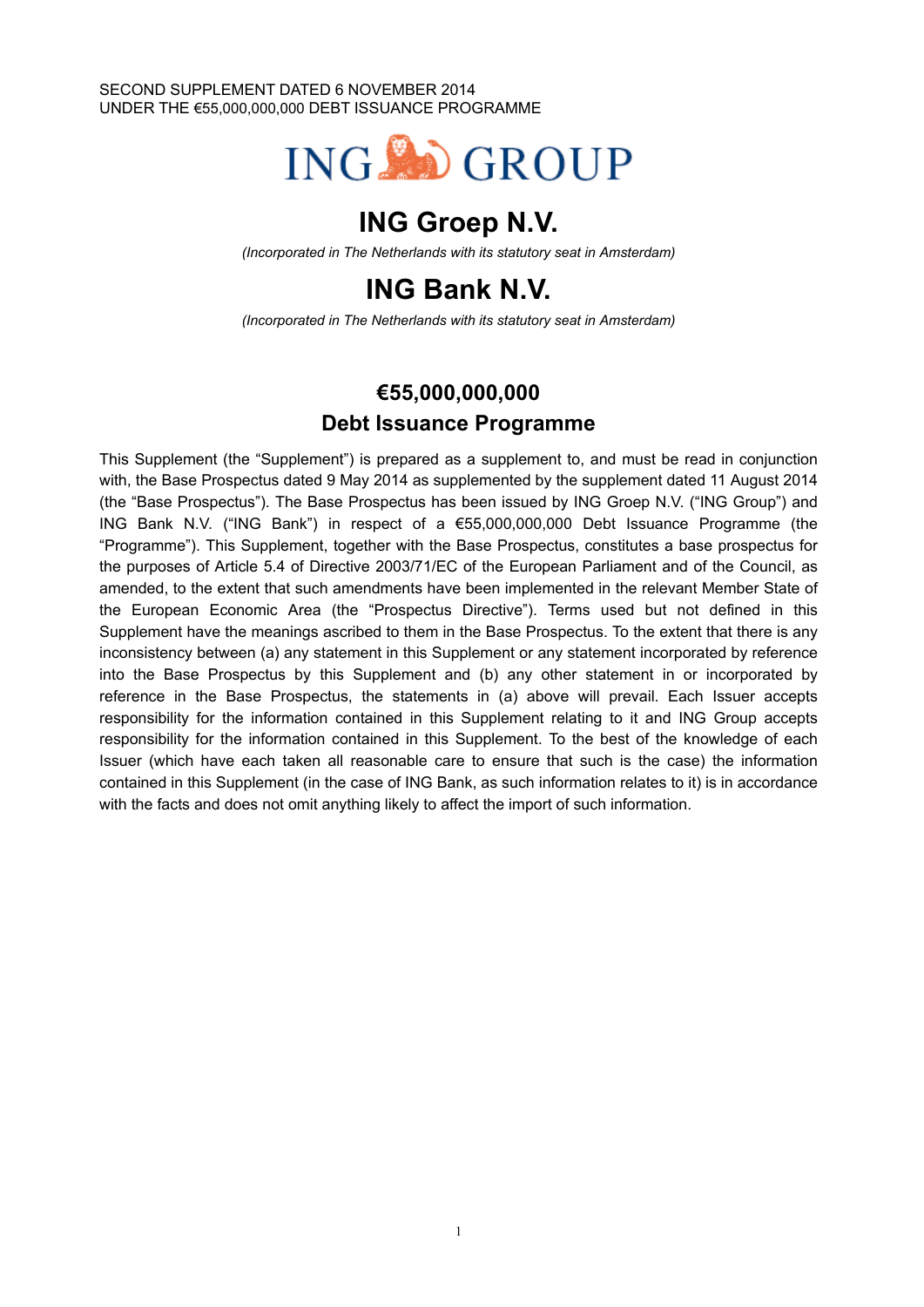### **INTRODUCTION**

No person has been authorised to give any information or to make any representation not contained in or not consistent with the Base Prospectus and this Supplement, or any other information supplied in connection with the Programme and, if given or made, such information or representation must not be relied upon as having been authorised by any Issuer, the Arranger or any Dealer appointed by any Issuer.

Neither the delivery of this Supplement nor the Base Prospectus shall in any circumstances imply that the information contained in the Base Prospectus and herein concerning either of the Issuers is correct at any time subsequent to 11 August 2014 (in the case of the Base Prospectus) or the date hereof (in the case of this Supplement) or that any other information supplied in connection with the Programme is correct as of any time subsequent to the date indicated in the document containing the same.

So long as the Base Prospectus and this Supplement are valid as described in Article 9 of the Prospectus Directive, copies of this Supplement and the Base Prospectus, together with the other documents listed in the "General Information" section of the Base Prospectus and the information incorporated by reference in the Base Prospectus by this Supplement, will be available free of charge from ING Group. Requests for such documents should be directed to ING Group c/o ING Bank N.V. at Foppingadreef 7, 1102 BD Amsterdam, The Netherlands. In addition, this Supplement, the Base Prospectus and the documents which are incorporated by reference in the Base Prospectus by this Supplement will be made available on the following website: https://www.ingmarkets.com under the section "Downloads".

Other than in Luxembourg and The Netherlands, the Issuers, the Arranger and any Dealer do not represent that the Base Prospectus and this Supplement may be lawfully distributed in compliance with any applicable registration or other requirements in any jurisdiction, or pursuant to an exemption available thereunder, or assume any responsibility for facilitating any such distribution or offering.

The distribution of the Base Prospectus and this Supplement may be restricted by law in certain jurisdictions. Persons into whose possession the Base Prospectus and this Supplement come must inform themselves about, and observe, any such restrictions (see "Subscription and Sale" in the Base Prospectus).

In accordance with Article 16 of the Prospectus Directive, investors who have agreed to purchase or subscribe for Instruments issued under the Base Prospectus before publication of this Supplement have the right, exercisable within two working days commencing on the working day after the date of publication of this Supplement, to withdraw their acceptances.

### **RECENT DEVELOPMENTS AND INFORMATION INCORPORATED BY REFERENCE**

On 6 November 2014, ING Groep N.V. published a supplement to its Registration Document (the "ING Group Registration Document Supplement") and ING Bank N.V. published a supplement to its Registration Document (the "ING Bank Registration Document Supplement"). Copies of the ING Group Registration Document Supplement and the ING Bank Registration Document Supplement have been approved by and filed with the AFM and, by virtue of this Supplement, are incorporated by reference in, and form part of, the Base Prospectus (along with each Registration Document as supplemented to the date hereof).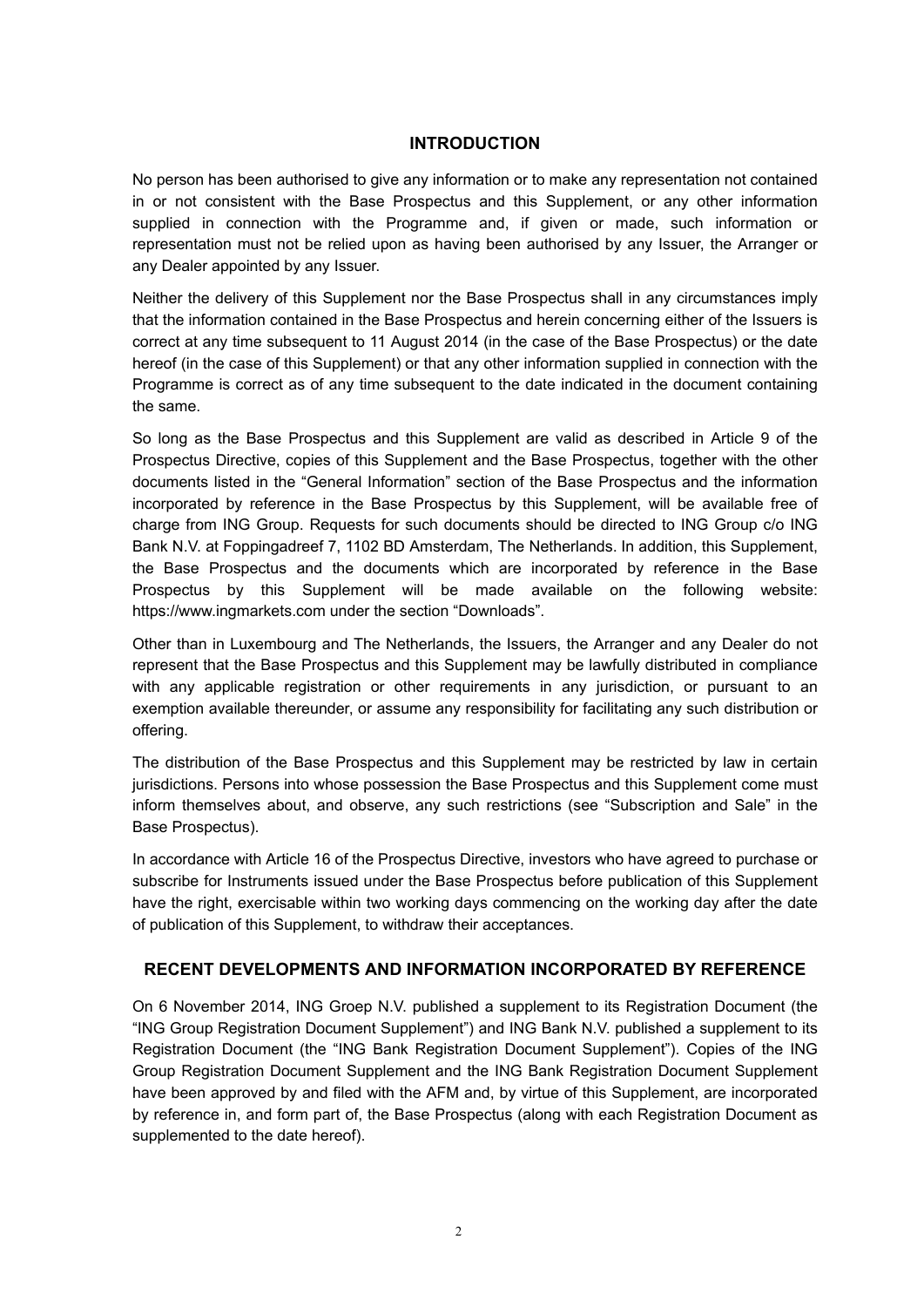### **MODIFICATIONS TO THE BASE PROSPECTUS**

*1. Paragraph (b) in the section entitled "Documents Incorporated by Reference – ING Group" on page 12 of the Base Prospectus shall be deleted and restated as follows:* 

- "(b) the registration document of ING Group dated 9 May 2014 prepared in accordance with Article 5 of the Prospectus Directive and approved by the AFM (together with the supplements thereto dated 11 August 2014 and 6 November 2014, the "ING Group Registration Document"), including, for the purpose of clarity, the following items incorporated by reference therein:
	- (i) the Articles of Association (*statuten*) of ING Group;
	- (ii) the publicly available annual reports of ING Group in respect of the years ended 31 December 2012 and 2013, including the audited consolidated financial statements and auditors' reports in respect of such years;
	- (iii) the unaudited ING Group 2014 quarterly report for the first quarter of 2014, as published on 7 May 2014 (the "Q1 Report"). The Q1 Report contains, among other things, the consolidated unaudited interim results of ING Group as at, and for the three month period ended, 31 March 2014;
	- (iv) the ING Group Condensed Consolidated Financial Information for the first quarter of 2014, as published by ING Group on 7 May 2014 (the "Q1 Condensed Consolidated Financial Information"). The Q1 Condensed Consolidated Financial Information contains, among other things, condensed consolidated financial information relating to the consolidated unaudited interim results of ING Group as at, and for the three month period ended, 31 March 2014;
	- (v) the Interim Financial Report containing ING Group's condensed consolidated unaudited results as at, and for the six month period ended, 30 June 2014, as published by ING Group on 6 August 2014;
	- (vi) the ING Group 2014 quarterly report for the second quarter of 2014, as published by ING Group on 6 August 2014 (the "Q2 Report" and, together with the Q1 Report, the "Quarterly Reports"). The Q2 Report contains, among other things, the consolidated unaudited interim results of ING Group as at, and for the three month and the six month period ended, 30 June 2014;
	- (vii) the press release published by ING on 6 August 2014 entitled "Eli Leenaars to step down from ING Management Board Banking as of 1 October 2014";
	- (viii) the press release published by ING on 2 September 2014 entitled "ING to sell 30 million shares in Voya Financial";
	- (ix) the press release published by ING on 3 September 2014 entitled "ING sells 30 mln Voya shares for total proceeds of USD 1.2 billion";
	- (x) the press release published by ING on 16 September 2014 entitled "Hans van der Noordaa to leave ING to become CEO of Delta Lloyd";
	- (xi) the press release published by ING on 26 October 2014 entitled "ING comfortably passes AQR and stress test";
	- (xii) the ING Group Condensed Consolidated Financial Information for the third quarter of 2014, as published by ING Group on 5 November 2014 (the "Q3 Condensed Consolidated Financial Information"). The Q3 Condensed Consolidated Financial Information contains, among other things, condensed consolidated unaudited results of ING Group as at, and for the nine month period ended, 30 September 2014;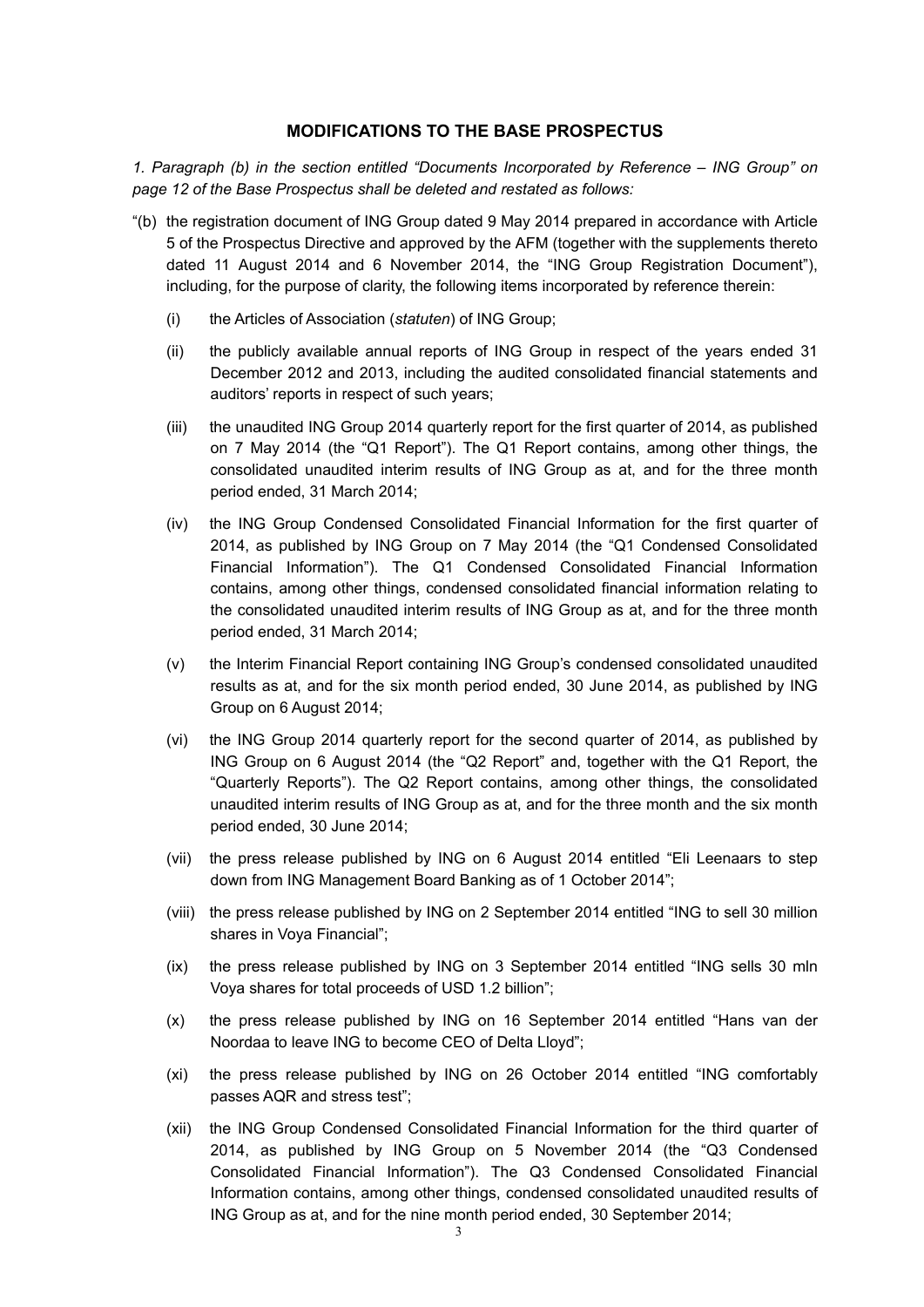- (xiii) the press release published by ING Group on 5 November 2014 entitled "ING Bank records 3Q14 underlying net profit of EUR 1,123 million" (the "Q3 Press Release" and, together with the Quarterly Reports, the "Quarterly Financial Information"). The Q3 Press Release contains, among other things, the consolidated unaudited interim results of ING Group as at, and for the three month period and the nine month period ended, 30 September 2014; and
- (xiv) the press release published by ING on 5 November 2014 entitled "ING to make final repayment to Dutch State on 7 November 2014".".

*2. Paragraph (b) in the section entitled "Documents Incorporated by Reference – ING Bank" beginning on page 12 of the Base Prospectus shall be deleted and restated as follows:*

- "(b) the registration document of ING Bank dated 9 May 2014 prepared in accordance with Article 5 of the Prospectus Directive and approved by the AFM (together with the supplements thereto dated 11 August 2014 and 6 November 2014, the "ING Bank Registration Document" and, together with the ING Group Registration Document, each a "Registration Document" and together the "Registration Documents"), including, for the purpose of clarity, the following items incorporated by reference therein:
	- (i) the Articles of Association (*statuten*) of ING Bank;
	- (ii) the publicly available annual reports of ING Bank in respect of the years ended 31 December 2011, 2012 and 2013, including the audited financial statements and auditors' reports in respect of such years;
	- (iii) pages 12 and 15 to 30 (inclusive) of the Q1 Report. The Q1 Report contains, among other things, the consolidated unaudited interim results of ING Group as at, and for the three month period ended, 31 March 2014, as well as information about recent developments during this period in the banking business of ING Group, which is conducted substantially through ING Bank and its consolidated group;
	- (iv) pages 11 and 15 to 31 (inclusive) of the Q2 Report. The Q2 Report contains, among other things, the consolidated unaudited interim results of ING Group as at, and for the three month period and the six month period ended, 30 June 2014, as well as information about recent developments during this period in the banking business of ING Group, which is conducted substantially through ING Bank and its consolidated group;
	- (v) the Interim Financial Report containing ING Bank's condensed consolidated unaudited results as at, and for the six month period ended, 30 June 2014, as published by ING Bank on 6 August 2014;
	- (vi) the press release published by ING on 6 August 2014 entitled "Eli Leenaars to step down from ING Management Board Banking as of 1 October 2014";
	- (vii) the press release published by ING on 16 September 2014 entitled "Hans van der Noordaa to leave ING to become CEO of Delta Lloyd";
	- (viii) the press release published by ING on 26 October 2014 entitled "ING comfortably passes AQR and stress test"; and
	- (ix) pages 5 to 21 (inclusive) of the Q3 Press Release. The Q3 Press Release contains, among other things, the consolidated unaudited interim results of ING Group as at, and for the three month period and the nine month period ended, 30 September 2014, as well as information about recent developments during this period in the banking business of ING Group, which is conducted substantially through ING Bank and its consolidated group.".